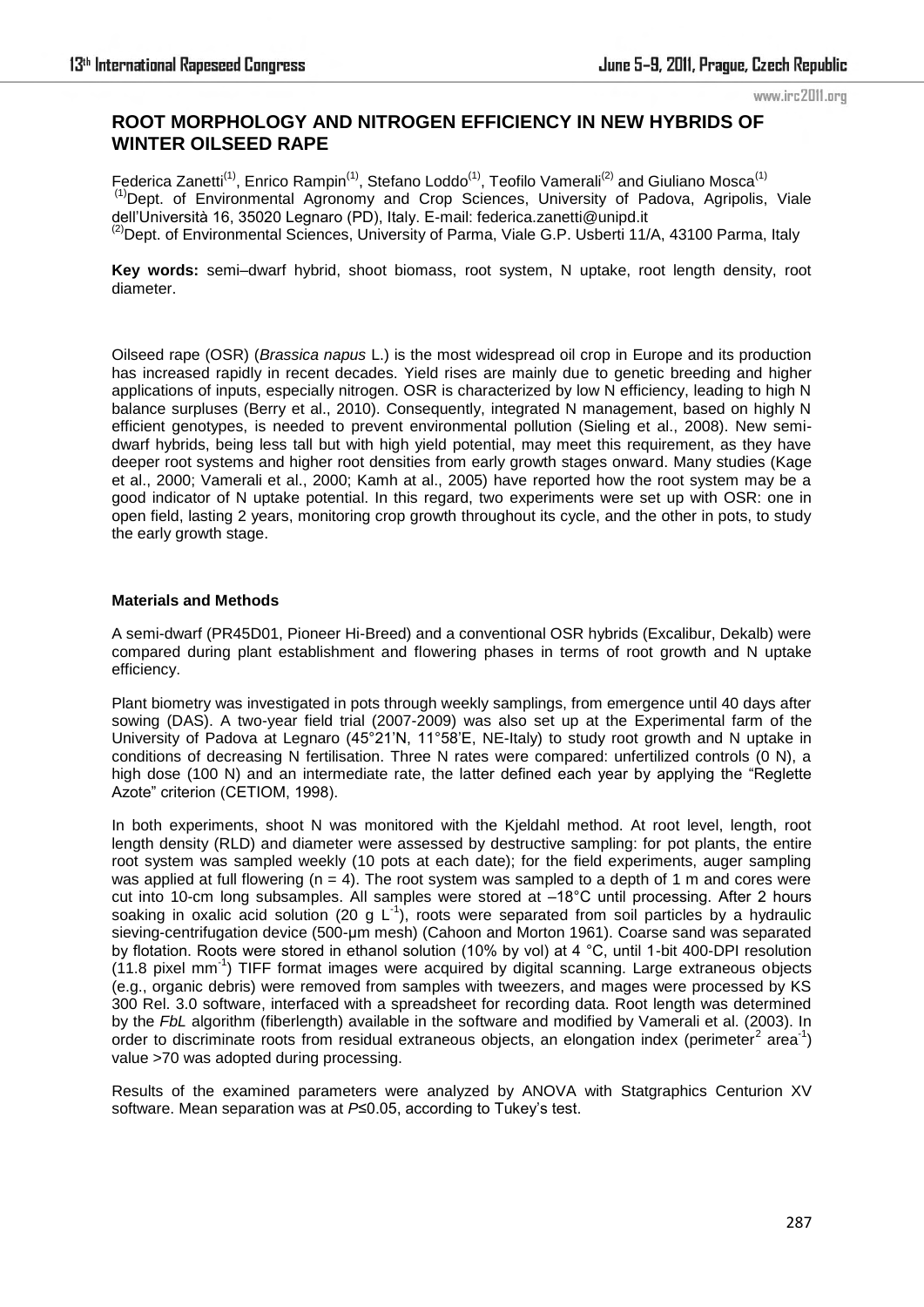## **Results and conclusions**

In pots, at early growth stage, as expected, the semi-dwarf genotype produced smaller shoots and root systems, and had lower N uptake than the conventional hybrid, although shoot N concentration was slightly higher (3.72 vs. 3.59 % of Excalibur, P>0.05). Shoot fresh biomass was found to be significantly (P<0.05) and positively correlated with root length in both genotypes (Fig. 1), so that it seems possible to estimate the size of the root system by simply weighting the shoots.



Fig. 1. Correlation ( $n= 60$ , P<0.05) between shoot fresh weight (q) and root length (m) in two OSR hybrids in pot experiment.

At this early stage, a significant positive relationship (P<0.05) between root length and shoot N content for each sampling, was found: the longer the root system, the higher the N accumulation in shoots (Fig. 2).



Fig. 2. Pot investigation: correlation (n= 14, P<0.05) between root length and shoot N content, monitored in two OSR hybrids every 7 d, until 40 DAS.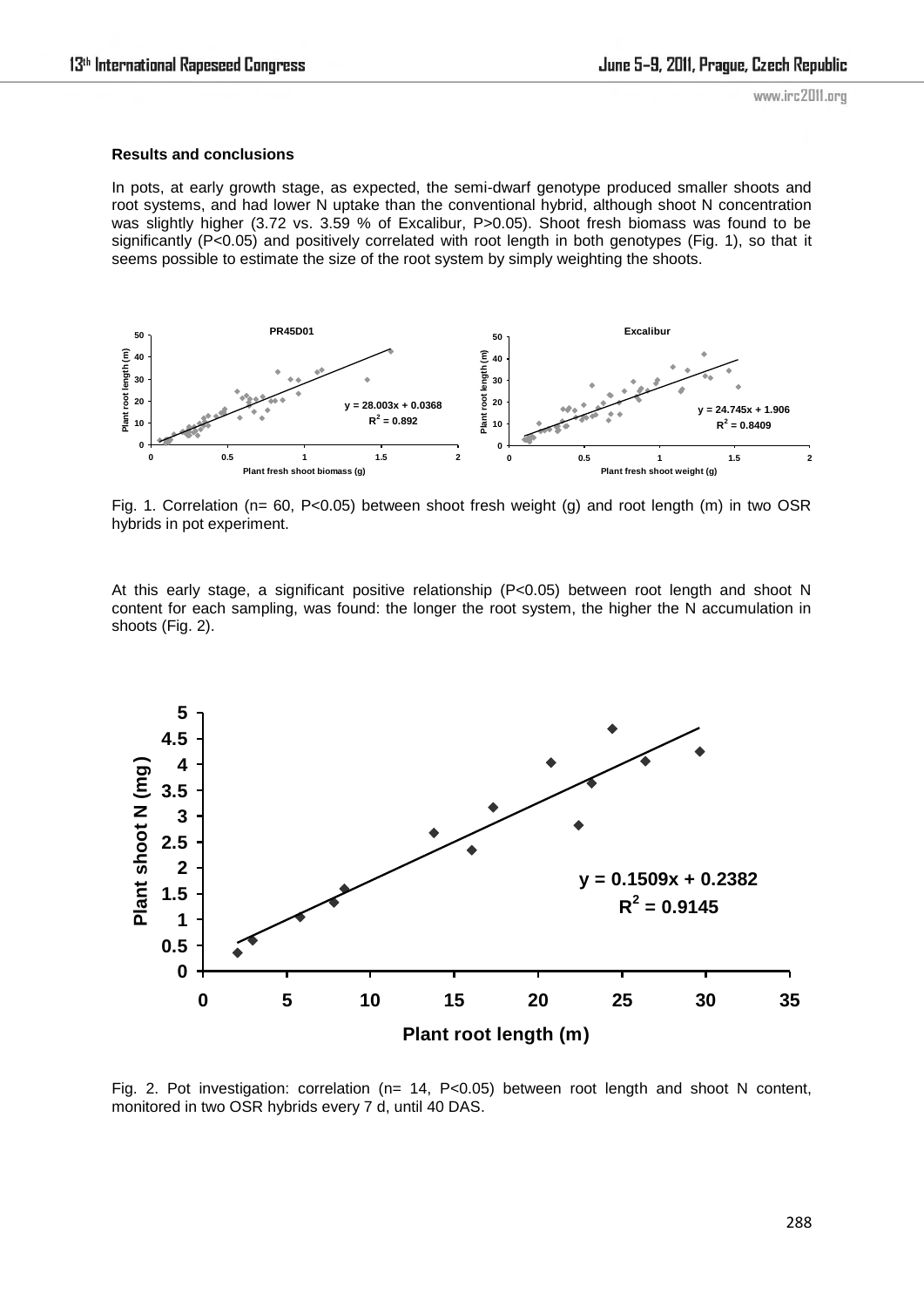#### www.irc2011.org

In open field, at flowering, the semi-dwarf genotype compensated its limited early growth by showing significantly higher RLD (P<0.05) (Tab. 1) (average of 1-m profile), although this was mainly due to significantly higher growth in the arable layer (0-50 cm). Instead Excalibur exhibited deeper growth, and significant was the "genotype  $\times$  depth" interaction (P<0.05).

RLD was also influenced by N fertilisation and higher values were generally found in fertilised plots (Tab. 1), the significantly highest ones (P<0.05) being associated with Reglette doses. The highest N dose (i.e., 100 kg ha<sup>-1</sup>) led to RLD increases in the upper soil (to a depth of 30 cm), whereas the opposite occurred downward.

Tab. 1. Two-year field experiment: mean RLD (cm  $cm^{-3}$ ) of whole profiles (1 m depth) at flowering of two OSR genotypes. Letters: significantly different values. (P<0.05, Tukey's test).

|                | 2007-2008 |                 |             |                   | 2008                         |                                    |  |
|----------------|-----------|-----------------|-------------|-------------------|------------------------------|------------------------------------|--|
|                |           |                 |             |                   | In open field, root diameter |                                    |  |
|                |           |                 |             |                   |                              | influenced<br>bv<br>was            |  |
|                | 0N        | <b>Reglette</b> | <b>100N</b> | Mean              | 0N                           | Reglettigenotype, the conventional |  |
|                |           |                 |             |                   |                              | Excalibur<br>hvbrid<br>having      |  |
|                |           |                 |             |                   |                              | higher values (348 vs. 340         |  |
| <b>PR45D01</b> | 3.01a     | 3.25a           | 3.33a       | 3.19a             | 2.10ab                       | 3.12a µm of PR45D01, P<0.05).      |  |
|                |           |                 |             |                   |                              | No differences between the         |  |
| Excalibur      | 2.37a     | 3.08a           | 2.70a       | 2.72 <sub>b</sub> | 2.73ab                       | 2.21ab two hybrids in early stages |  |
|                |           |                 |             |                   |                              | in pots were detectable.           |  |

PR45D01 showed greater shoot N concentration in open field (1.84 vs. 1.66 %, full flowering, 2-year mean). However, in view of the larger shoot biomass of the conventional hybrid, N uptake of both genotypes was comparable throughout the monitoring period (flowering time in both years) (P=0.80). *Grand*  N uptake was very high (grand mean: 184 kg N ha-1), indicating good ability in N recovery even *2.55b 2.92a 2.57b*w uptake was very high (grand mean. 104 kg iv hall, indicating good ability in ivideovery even<br>without N supply. As expected, N uptake was influenced by N fertilization (P<0.05), higher values being found at 100 N (213 vs. 181 vs. 158 kg N ha<sup>-1</sup>, respectively, at 100 N, Reglette and 0N dose, main effect "fertilisation"). Excalibur showed more stable N uptake in response to fertilization and in the two years, compared with PR45D01. This behavior was also reflected in stable seed yields, which were higher and less fluctuating in both years and input levels in the conventional hybrid than the semi-dwarf hybrid.

## **Conclusions**

The higher RLD of the tested semi-dwarf genotype in the upper soil may be interestingly exploited for increasing nutrient acquisition during winter in rainy environments. Right in shallow layers, N is more available and a greater uptake may reduce the potential nitrate leaching. This finding was also observed under increased N supply, as PR45D01 had greater RLD than Excalibur under 100 kg N ha-<sup>1</sup>, demonstrating a greater rooting potential and stable response. Instead, for the parameters examined, Excalibur had a behavior which was less influenced by the environment and N rate.